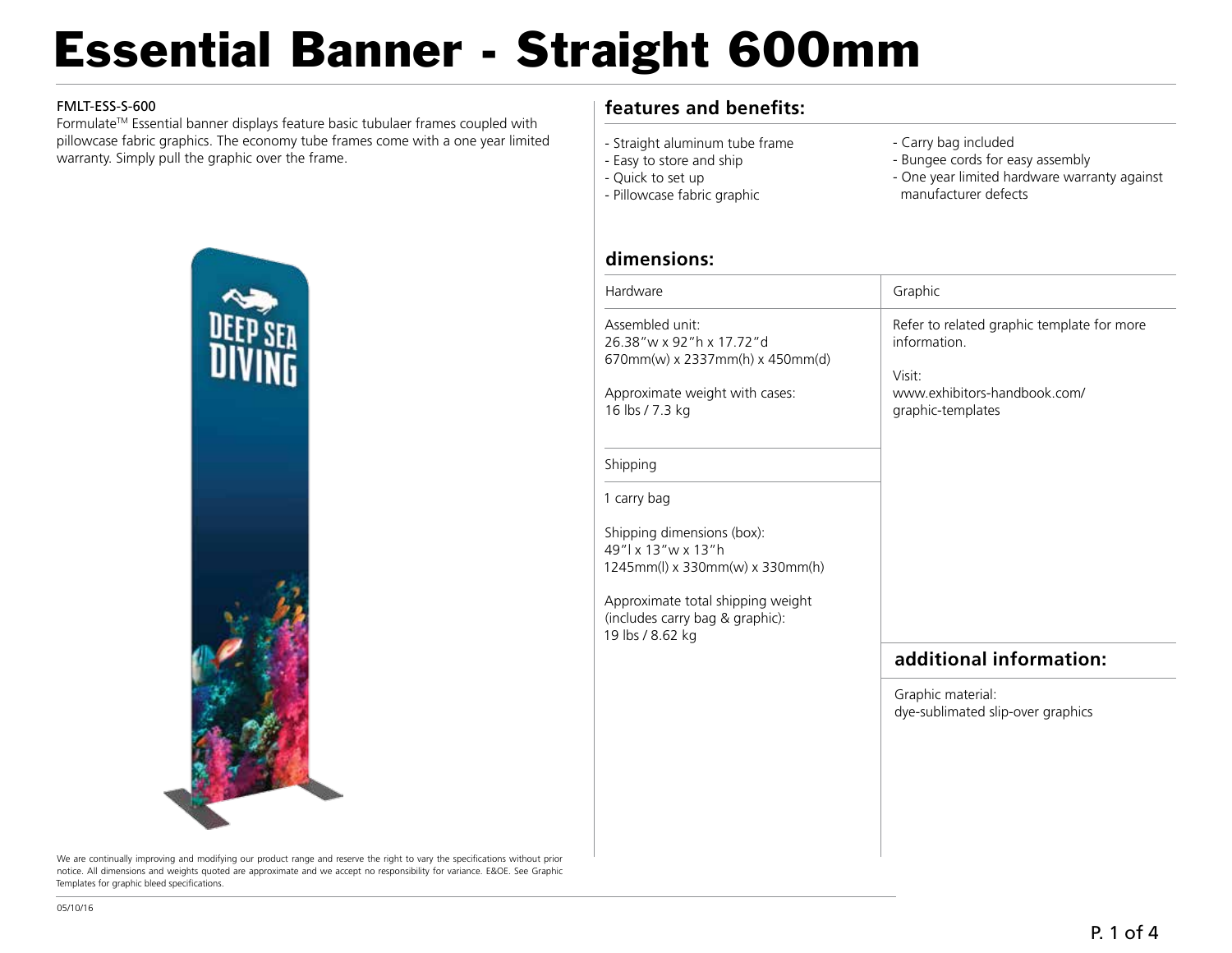### Included In Your Kit

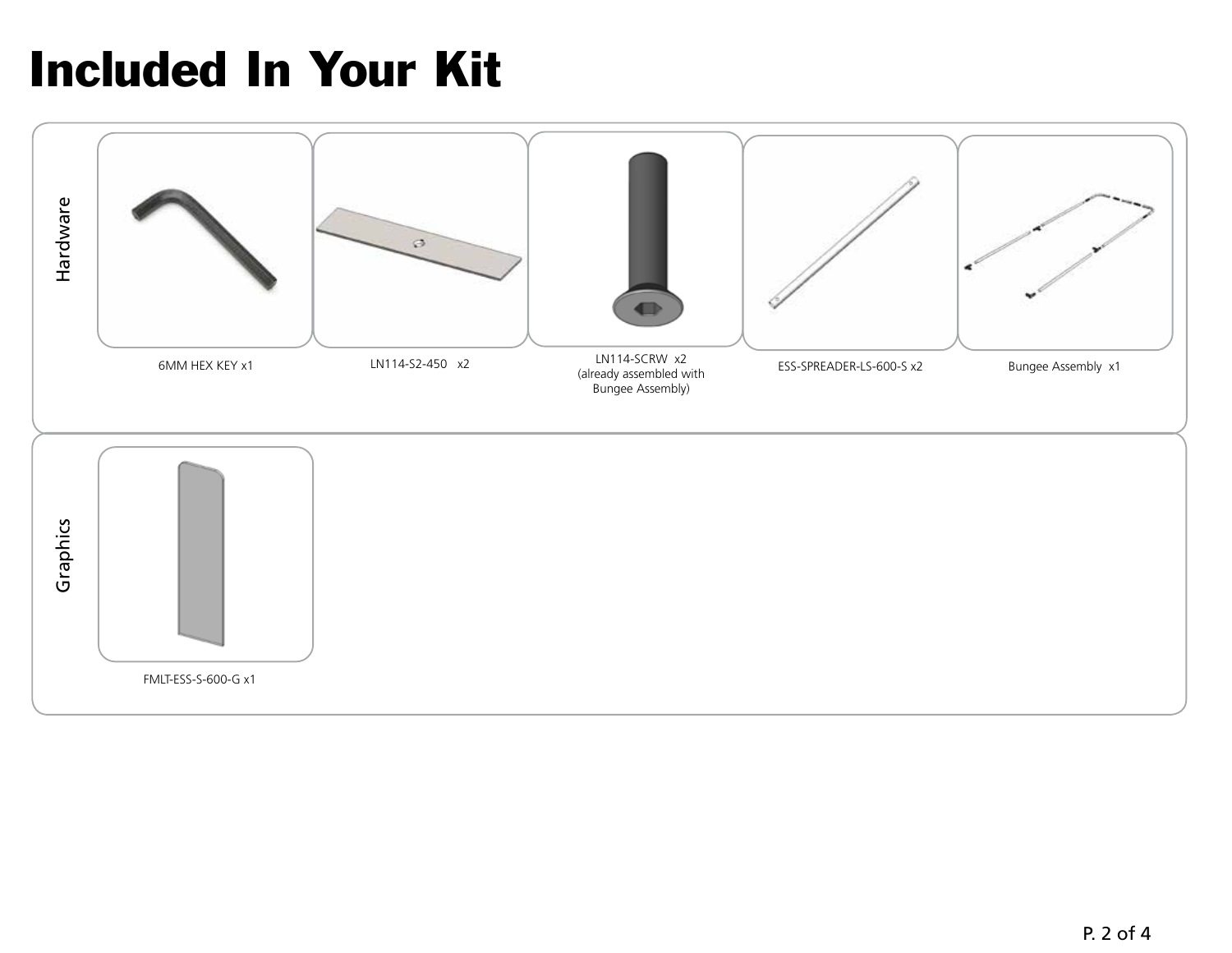